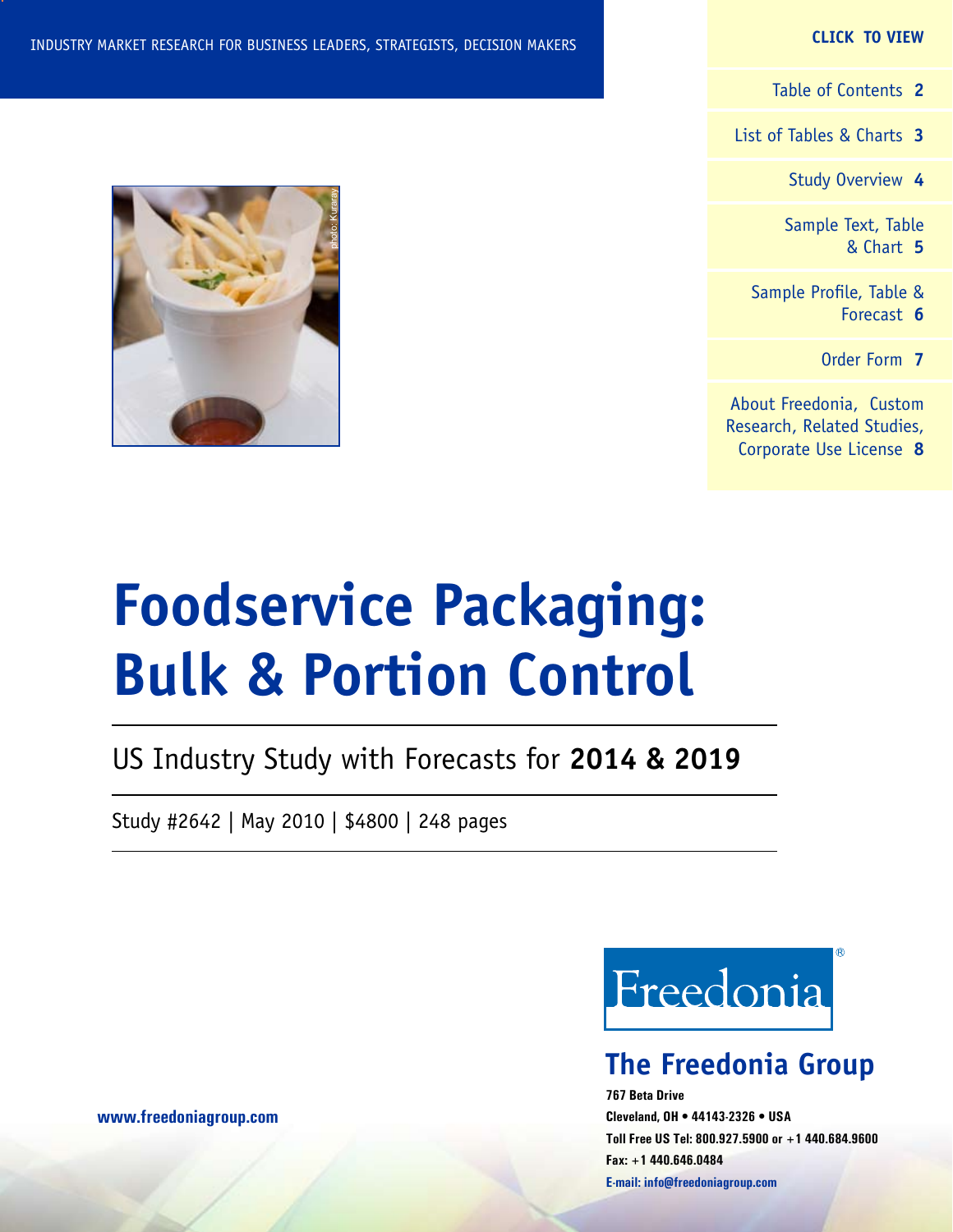# **Foodservice Packaging: Bulk & Portion Control**

US Industry Study with Forecasts for *2014 & 2019*

# Freedonia

# <span id="page-1-0"></span>**Table of Contents**

# Executive Summary

# Market EnvironmenT

| Macroeconomic Outlook  7                  |
|-------------------------------------------|
| Demographic Trends  10                    |
| Consumer Income & Spending 14             |
|                                           |
| Consumer Food Expenditure Trends  19      |
| Foodservice Industry Outlook 21           |
| Eating & Drinking Places 23               |
| Quick Service Restaurants  24             |
| Full Service Restaurants 25               |
| Snack, Bakery & Coffee Shops 26           |
| Fast Casual Restaurants  27               |
| Buffets & Cafeterias 27                   |
| Other Foodservice Establishments  28      |
| Food Production Outlook 30                |
| Food Consumption Trends 33                |
| Food Packaging Industry Overview 35       |
| Rigid Packaging  37                       |
| Flexible Packaging 39                     |
| Pricing Trends  40                        |
| Environmental & Regulatory Issues  42     |
| International Activity/Foreign Trade . 46 |

# PRODUCTS

| Corrugated Boxes  53             |
|----------------------------------|
| Applications  55                 |
| Producers 59                     |
| Metal Cans  59                   |
|                                  |
| Producers 64                     |
| Plastic Containers 65            |
|                                  |
|                                  |
| Paperboard Boxes & Containers 71 |
| Applications  74                 |
|                                  |
|                                  |
|                                  |
| Bags & Sacks 82                  |

| Applications  84      |  |
|-----------------------|--|
|                       |  |
| Paper, Film & Foil 89 |  |
| Applications  90      |  |
|                       |  |
|                       |  |
| Applications  96      |  |
| Producers100          |  |
|                       |  |

# APPLICATIONS

| Fruits & Vegetables 104           |  |
|-----------------------------------|--|
| Processed Fruits & Vegetables 106 |  |
| Rigid Packaging108                |  |
| Flexible Packaging 110            |  |
| Fresh Produce  111                |  |
| Rigid Packaging113                |  |
| Flexible Packaging 114            |  |
| Meat, Poultry, Seafood & Eggs115  |  |
| Rigid Packaging 116               |  |
| Flexible Packaging118             |  |
| Baked Goods 120                   |  |
| Rigid Packaging 121               |  |
| Flexible Packaging122             |  |
| Dairy Products 123                |  |
| Rigid Packaging 125               |  |
| Flexible Packaging127             |  |
| Specialty Processed Foods 129     |  |
| Rigid Packaging 131               |  |
| Flexible Packaging134             |  |
|                                   |  |
| Rigid Packaging 138               |  |
| Flexible Packaging139             |  |

# END USERS

| Eating & Drinking Places145       |  |
|-----------------------------------|--|
| Quick Service 146                 |  |
| Other Eating & Drinking Places148 |  |
|                                   |  |
|                                   |  |

# INDUSTRY STRUCTURE

| Market Share  160 |  |
|-------------------|--|

| Acquisitions & Divestitures168 |  |
|--------------------------------|--|
| Competitive Strategies172      |  |
| Marketing & Distribution174    |  |

# Company Profiles

| Amcor Limited177                       |  |
|----------------------------------------|--|
| Ampac Packaging179                     |  |
| Ball Corporation180                    |  |
| Bemis Company 182                      |  |
| Berry Plastics 187                     |  |
| BWAY Corporation 189                   |  |
| Consolidated Container 191             |  |
| Crown Holdings 192                     |  |
|                                        |  |
| DuPont (EI) de Nemours195              |  |
| Exopack Holding 197                    |  |
| Fabri-Kal Corporation199               |  |
| Graham Packaging200                    |  |
| Graphic Packaging202                   |  |
| Greif Incorporated205                  |  |
| Heinz (HJ) Company206                  |  |
| Hood Companies 208                     |  |
| Huhtamaki 0yj210                       |  |
| International Paper 212                |  |
| Kari-Out Company 214                   |  |
| Letica Corporation215                  |  |
| LINPAC Group 216                       |  |
| Liquid Container 217                   |  |
| MeadWestvaco Corporation 219           |  |
|                                        |  |
| Owens-Illinois Group 221               |  |
| Pattison (Jim) Group 222               |  |
| Plastican Incorporated223              |  |
| Plastipak Holdings 224                 |  |
| Printpack Incorporated 226             |  |
| Pyramid Global Packaging Solutions.227 |  |
|                                        |  |
| Rock-Tenn Company 229                  |  |
| Scholle Corporation 232                |  |
|                                        |  |
| Silgan Holdings 236                    |  |
| Smurfit-Stone Container238             |  |
| Sonoco Products 240                    |  |
| Temple-Inland Incorporated242          |  |
| Tetra Laval International 244          |  |
| Weyerhaeuser Company246                |  |
|                                        |  |
|                                        |  |

# **Page 2 [Order now, click here!](#page-6-0)**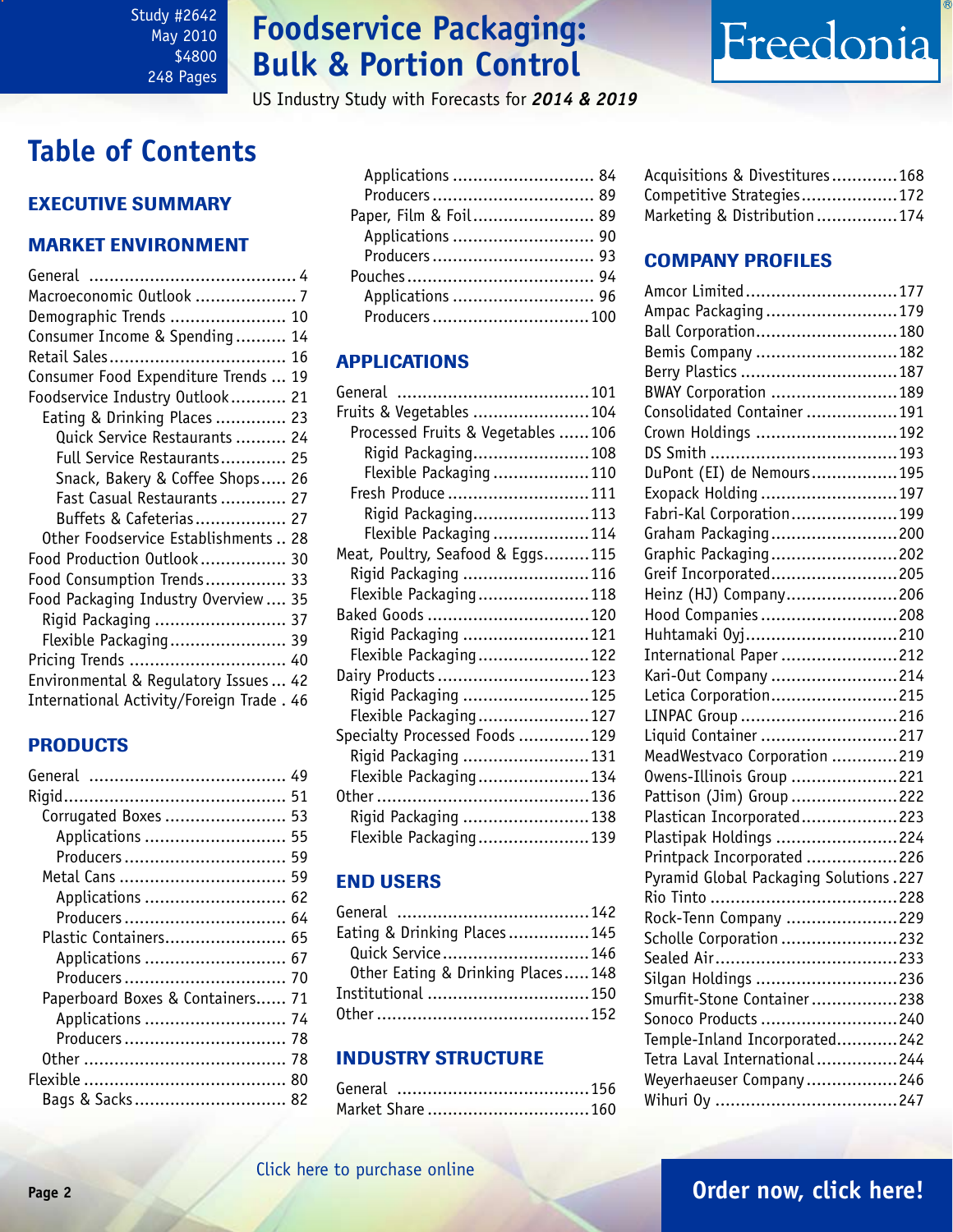# **Foodservice Packaging: Bulk & Portion Control**

US Industry Study with Forecasts for *2014 & 2019*

# <span id="page-2-0"></span>**List of Tables**

# Executive Summary

|--|--|

# Market EnvironmenT

| 1 Macroeconomic Indicators 10        |
|--------------------------------------|
| 2 Population & Households 13         |
| 3 Personal Consumption               |
| Expenditures 16                      |
| 4 Retail Sales  19                   |
| 5 Consumer Food Expenditures  21     |
| 6 Foodservice Revenues               |
| by Establishment Type 23             |
| 7 Eating & Drinking Places           |
| Revenues by Type  24                 |
| 8 Other Foodservice Establishment    |
| Revenues by Type  30                 |
| 9 Food Shipments by Type 33          |
| 10 Selected Food Products            |
| Consumption 35                       |
| 11 Food Packaging Demand by Type. 36 |
| 12 Selected Foodservice              |
| Packaging Prices 42                  |

# PRODUCTS

| 1 Foodservice Packaging           |
|-----------------------------------|
| Demand by Type  51                |
| 2 Rigid Packaging Demand in       |
| Foodservice Applications 52       |
| 3 Corrugated Box Demand in        |
| Foodservice Applications 55       |
| 4 Metal Can Demand in             |
| Foodservice Applications 62       |
| 5 Plastic Container Demand in     |
| Foodservice Applications 66       |
| 6 Paperboard Box & Container      |
| Demand in Foodservice             |
| Applications  74                  |
| 7 Other Rigid Packaging Demand in |
| Foodservice Applications 80       |
| 8 Flexible Packaging Demand in    |
| Foodservice Applications 81       |

|  | 9 Bag & Sack Demand in          |  |
|--|---------------------------------|--|
|  | Foodservice Applications 84     |  |
|  | 10 Paper, Film & Foil Packaging |  |
|  | Demand in Foodservice           |  |
|  |                                 |  |
|  | 11 Pouch Demand in              |  |
|  | Foodservice Applications 95     |  |
|  |                                 |  |

# APPLICATIONS

| 1 Foodservice Packaging<br>Demand by Application103 |
|-----------------------------------------------------|
| 2 Fruit & Vegetable Packaging                       |
| Demand in Foodservice                               |
| Applications 106                                    |
| 3 Processed Fruit & Vegetable                       |
| Packaging Demand in                                 |
| Foodservice Applications108                         |
| 4 Fresh Produce Packaging Demand                    |
| in Foodservice Applications113                      |
| 5 Meat, Poultry, Seafood & Egg                      |
| Packaging Demand in                                 |
| Foodservice Applications116                         |
| 6 Baked Goods Packaging Demand                      |
| in Foodservice Applications121                      |
| 7 Dairy Product Packaging Demand                    |
| in Foodservice Applications125                      |

8 Specialty Processed Food Packaging Demand in Foodservice Applications........131

9 Other Foods Packaging Demand in Foodservice Applications....137

# END USERS

- 1 Foodservice Packaging Demand by End User .............144
- 2 Eating & Drinking Place Demand for Foodservice Packaging ......146 3 Institutional Demand for
- Foodservice Packaging...........152 4 Other End-User Demand for Foodservice Packaging...........155

# INDUSTRY STRUCTURE

1 US Foodservice Packaging Sales by Company, 2009.........158

Freedonia

2 Selected Acquisitions & Divestitures......................171

# **List of Charts**

# Market EnvironmenT

1 Foodservice Packaging Industry Flow Chart.................. 6

# PRODUCTS

- 1 Rigid Packaging Demand in Foodservice Applications, 2009 53
- 2 Flexible Packaging Demand in Foodservice Applications, 2009 82

## APPLICATIONS

1 Foodservice Packaging Demand by Application, 2009.............104

## END USERS

1 Foodservice Packaging Demand by End User, 2009.................144

## INDUSTRY STRUCTURE

1 US Foodservice Packaging Market Share, 2009 ...............161

# **Page 3 [Order now, click here!](#page-6-0)**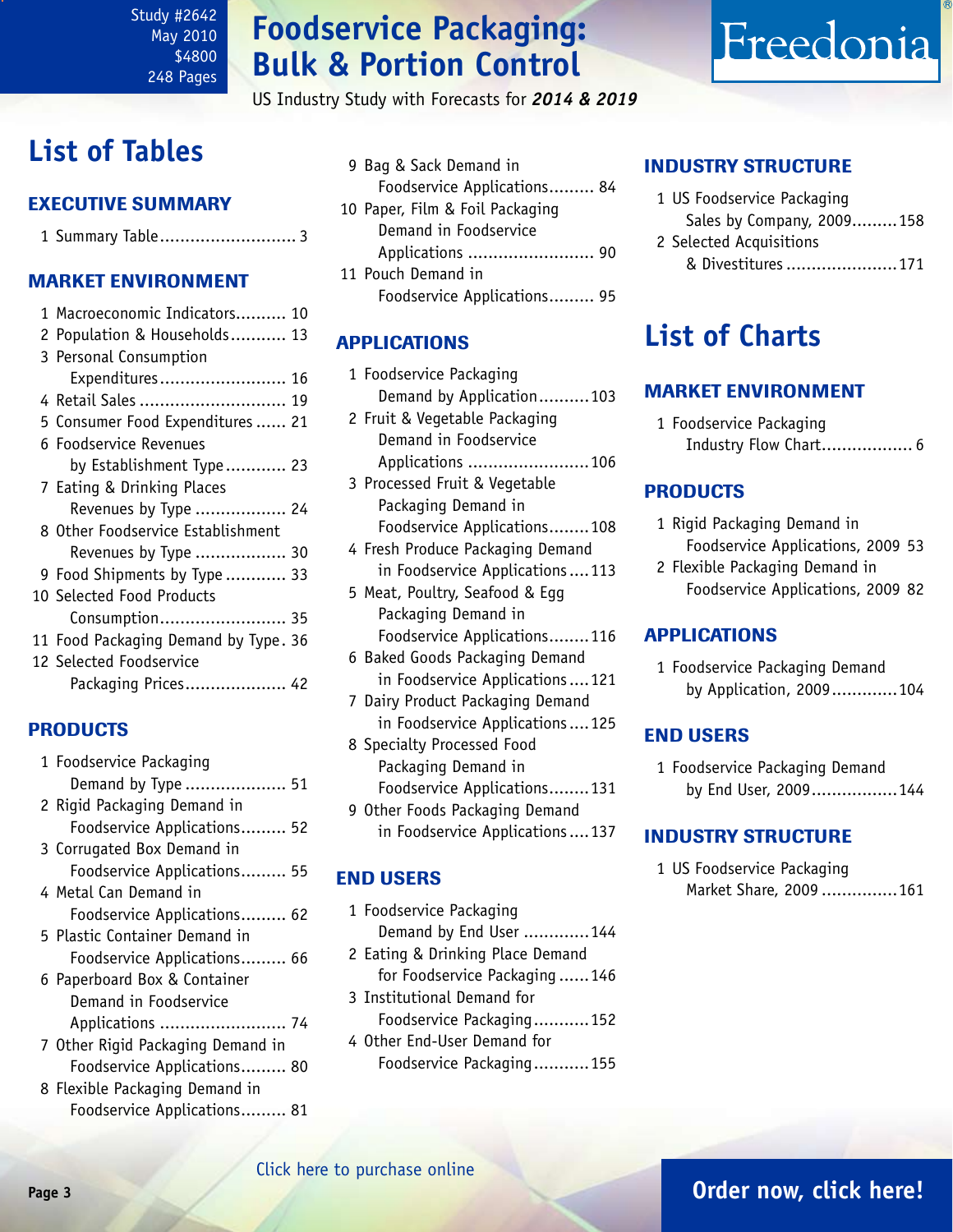<span id="page-3-0"></span>Study #2642 May 2010 \$4800 248 Pages

# **Foodservice Packaging: Bulk & Portion Control**

# Freedonia

US Industry Study with Forecasts for *2014 & 2019*

*Growth in foodservice packaging will be driven by consumers who continue to favor convenient, ready-to-eat foods that provide a change of pace from meals prepared at home.*

# **US demand to climb 2.5% annually through 2014**

US demand for foodservice packaging is forecast to climb 2.5 percent per year to \$7.9 billion in 2014. Growth will be driven by rising disposable personal income levels and expanding foodservice revenues as consumers continue to favor convenient, ready-to-eat foods that provide a change of pace from meals prepared at home.

# **Flexible packaging demand to outpace rigid**

Flexible packaging demand will outpace rigid packaging, advancing 3.3 percent per annum through 2014. Gains will be bolstered by cost, convenience and performance advantages over rigid containers. In addition, concerns about sustainability and environmental friendliness will continue to impact all areas of the packaging industry, benefiting flexible foodservice packaging since such packaging occupies less space in landfills and consumes less material than rigid alternatives.

Pouches are expected to post the fastest gains of all flexible foodservice packaging types, with growth often coming at the expense of metal cans. Bags and sacks will remain the leading flexible packaging format in foodservice uses based on advantages of low cost and suitability for a wide range of food packaging applications.



Rigid foodservice packaging demand is expected to increase 1.9 percent per year through 2014. Gains will be limited by loss of share to flexible alternatives, as well as a moderation in materials pricing, particularly in metal cans. However, growth will be supported by the widespread use of corrugated boxes as shipping containers for a broad range of food items. In addition, demand will be bolstered by healthy gains for plastic containers as a result of heightened use of single-serving plastic ketchup containers, which are making inroads at the expense of pouches. Good prospects for paperboard containers will result from the environmental friendliness of paperboard packaging and inroads by aseptic cartons in many metal can applications.

# **Baked goods to be fastest growing application**

Fruits and vegetables; and meat, poultry, seafood and eggs were the leading applications for foodservice packaging in 2009, together accounting for 50 percent of demand. Through 2014, foodservice packaging used in baked goods applications will post the fastest gains based on an acceleration in baked goods shipments in real terms and the popularity of snack/bakery/coffee shops. Solid advances in specialty processed food applications will stem from the increasing importance of pre-made food items that can speed food preparation, reduce labor costs and give the appearance of being made from scratch.

Copyright 2010 The Freedonia Group, Inc.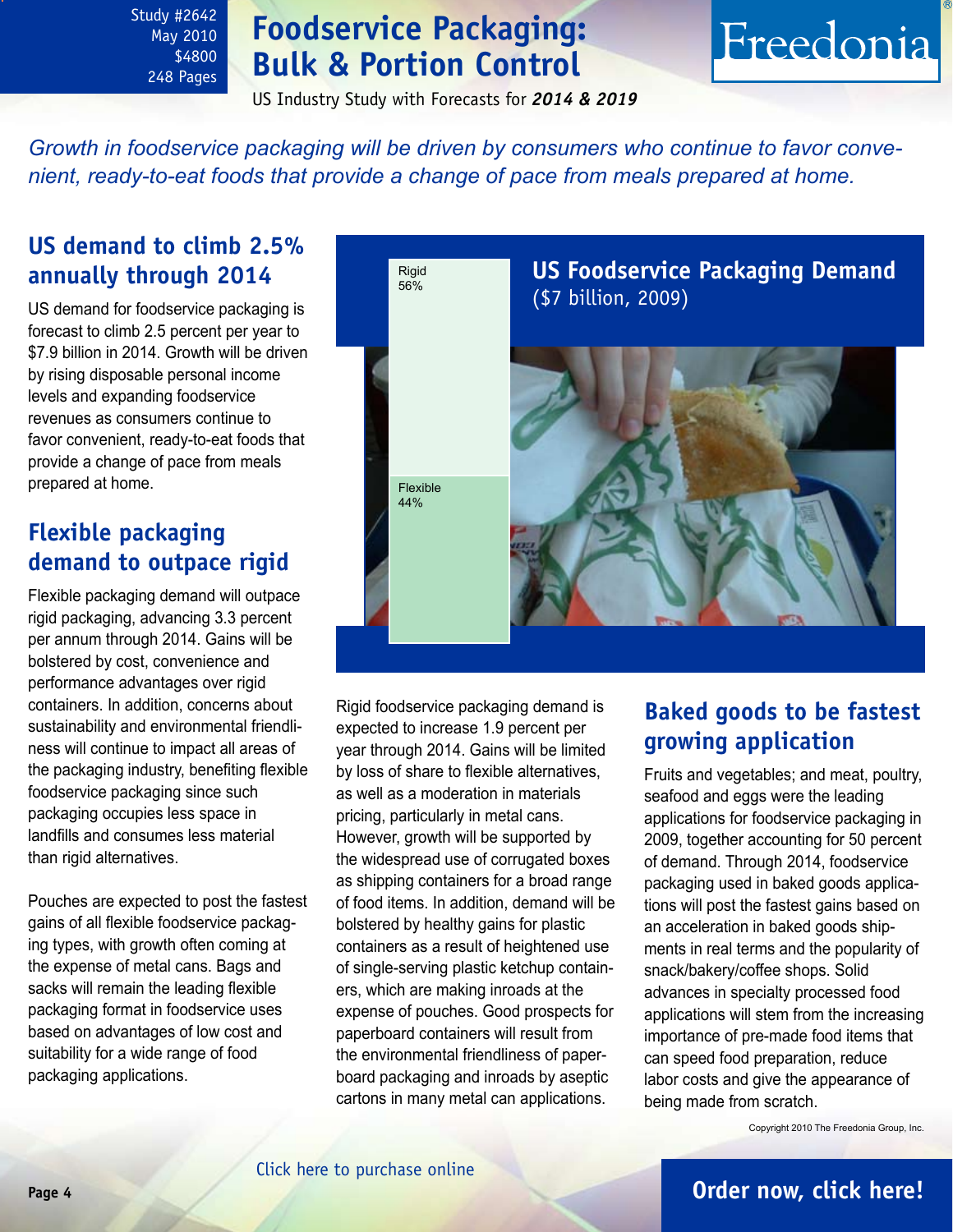# **Foodservice Packaging: Bulk & Portion Control**

US Industry Study with Forecasts for *2014 & 2019*

# Freedonia

# <span id="page-4-0"></span>**Sample Text,**  Table & Chart **TABLE III-11**

**sample**

**text**

## **POUCH DEMAND IN FOODSERVICE APPLICATIONS (million dollars)**

## setting is forecast to advance 2.3 percent per annum through 2.3 percent per annum through 2014 to a 1.3 percent per annum through 2014 to a 2.3 percent per annum through 2014 to a 2.4 percent per annum through 2.4 percent ers consist of organizations  $s = SAMPI$  F and section schools, colleges and universi $t_i$  and  $t_i$  and  $t_i$  are  $t_i$  and  $t_i$  are  $t_i$  are  $t_i$  will be used to  $t_i$  are  $t_i$  and  $t_i$  are  $t_i$  are  $t_i$  are  $t_i$  and  $t_i$  are  $t_i$  and  $t_i$  are  $t_i$  and  $t_i$  are  $t_i$  and  $t_i$  are  $t_i$  and  $t_i$  are  $t_i$  and  $t$  $h = \text{TEXT}$  accelerational foodservice revenues in institutional foodservice revenues in the Dairy ing need for special specialty products (and associated package- $\frac{1}{2}$  that provide increase in terms of preparation and  $\frac{1}{2}$  convenience in terms of preparation and  $\frac{1}{2}$ ֦ Item 1999 2004 2009 2014 2019 Food Pouch Demand (bil \$). % foodservice Foodservice Pouch Demand Fruits & Vegetables Specialty Processed Foods Meat, Poultry, Seafood  $&$  Eggs **Baked Goods** Dairy Products Other 90 130 200 240 310 % pouches Total Foodservice Packaging Demand  $45$ **sample table**



## **end users**

## **Institutional**

Demand for foodservice packaging intended for use in

labor requirements. These food products -- frozen vegetable control meat and poultry, and various canned specialties -- te more packaging than unprocessed alternatives, which will be packaging sales.

Foodservice packaging demand in schools is forecast to percent annually through 2014 to \$560 million. Packaging demand will benefit from an increase in the 5- to 14-year-old age group after the declines of the 2004-2009 period. An expansion of this cohort, which primarily consists of elementary and middle school-age children, will lead to heightened food requirements for schools and thus boost related packaging sales. In addition, government efforts aimed at improving the nutritional profile of school meals will support packaging demand. While much of the Child Nutrition Act, a federal funding program for school meals due for reauthorization by Congress sometime in 2010, is aimed at making school lunches and other meals more nutritious, new provisions in the reauthorization bill expand access to afterset and make it easier for students in high-poverty areas to partic school lunch programs. These directives will increase the number school meals being served on a daily basis, which will boost related packaging requirements. In addition, the legislation government the power to ban sales of junk food in schools, potentially encourage students to partake of school meals rat

**Page 5 [Order now, click here!](#page-6-0)**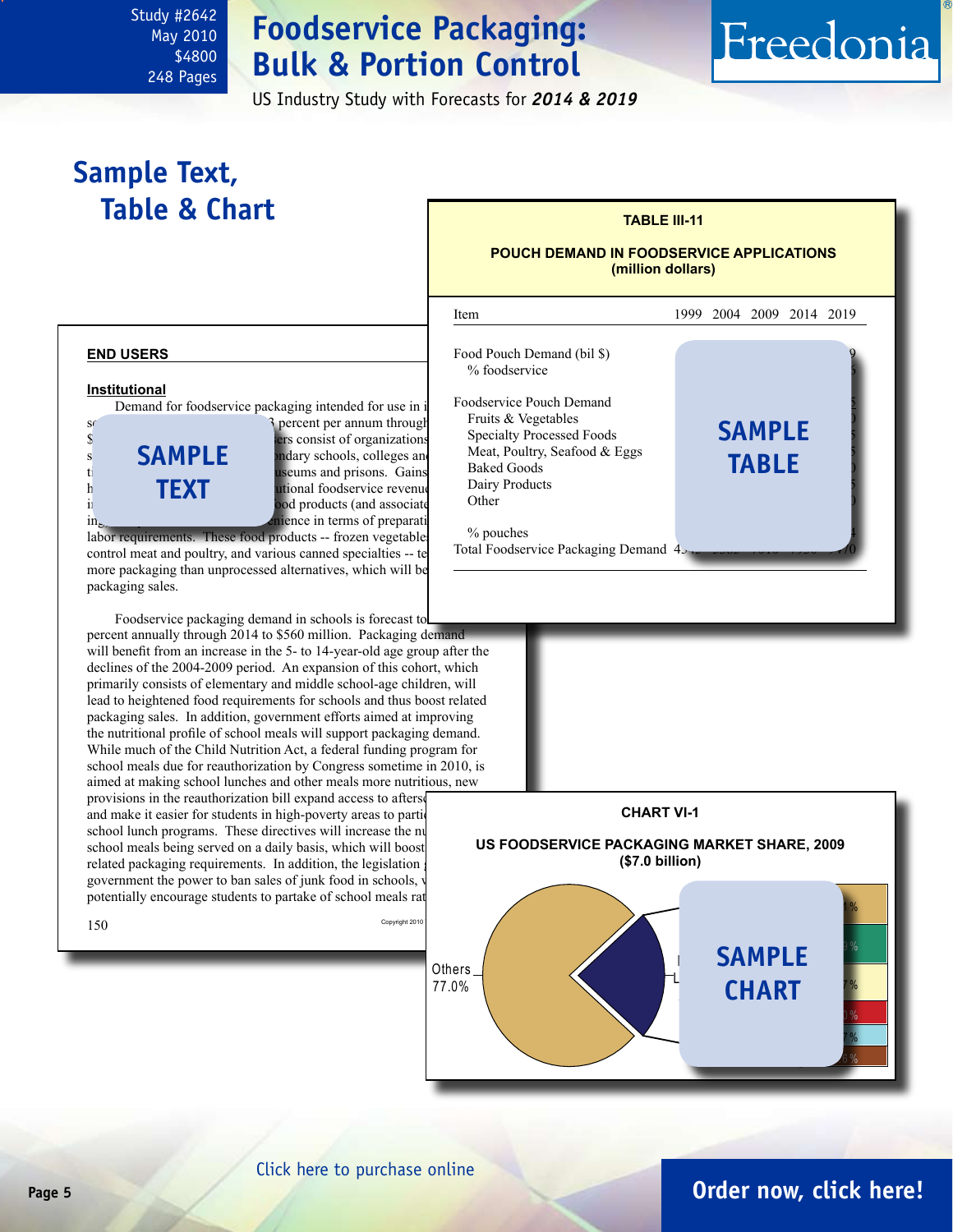<span id="page-5-0"></span>Study #2642 May 2010 \$4800 248 Pages

# **Foodservice Packaging: Bulk & Portion Control**

US Industry Study with Forecasts for *2014 & 2019*

# Freedonia

# **Sample Profile, Table & Forecast**

## **TABLE IV-7**

## **DAIRY PRODUCT PACKAGING DEMAND IN FOODSERVICE APPLICATIONS (million dollars)**

Item 1999 2004 2009 2014 2019 Dairy Product Shipments (bil \$). \$ packaging/000\$ dairy Foodservice Dairy Packaging Demand By Product: Cheese 205 265 370 420 480 Ice Cream & Novelties Other 100  $\epsilon$  130  $\epsilon$  130  $\epsilon$  130  $\epsilon$  130  $\epsilon$  130  $\epsilon$  130  $\epsilon$  130  $\epsilon$  130  $\epsilon$  130  $\epsilon$  130  $\epsilon$  130  $\epsilon$  130  $\epsilon$  131  $\epsilon$  131  $\epsilon$  131  $\epsilon$  131  $\epsilon$  131  $\epsilon$  131  $\epsilon$  131  $\epsilon$  131  $\epsilon$  131  $\epsilon$  131  $\epsilon$  131  $\epsilon$ By Type: Paper, Film & Foil Plastic Containers Paperboard Boxes & Containers Corrugated Boxes Bags & Sacks Pouches Other 15 20 30 30 40 % dairy products Total Foodservice Packaging Demand 45 **sample table**

## **COMPANY PROFILES**

**Printpack Incorporated** 2800 Overlook Parkway Northeast Atlanta, GA 30339 404-460-7000 http://www.printpack.com

Annual Sales: Employment:

Key Products

Printpack **is a privately in the manufacturer of packsample profile**

aging. Products include the results include the matrix of the matrix plastic tions; cast and  $b_1, b_2, \ldots, b_n, c_1, c_2, \ldots, c_n, c_2, \ldots, c_n$  films.

film, aluminum formation for the coated paper and metallized film lamina-

The Company is active in the foodservice packaging industry through the production of various plastic films, bags, and stand-up and other pouches. Examples of Printpack's films include matte-finish and FRESHGARD modified atmosphere packaging (MAP) types. Mattefinish films, which are made from a coextruded film structure of polyethylene and polypropylene, have the appearance of paper. FRESH-GARD MAP films are designed to preserve the appearance and flavor of produce, and can be converted into bags, wrapping, lidding and trays. In addition, FRESHGARD films are available in microwaveable varieties.

Bags from Printpack include SHOWPACK flat-bottom types, which can accommodate printing on all five sides and are available with such features as handles and press-to-close zippers. Its stand-up pouches can be used to package such products as cereal, snacks, candy,

 $226$  Copyright 2010 The Freedonia Group, Inc.

"Demand for foodservice dairy products packaging is expected to advance 2.6 percent annually through 2014 to \$885 million, aided by expanding foodservice revenues and the continued importance of dairy products such as cheese and butter as ingredients of foods made by foodservice operators. However, demand for dairy products packaging will be negatively impacted by the high fat content of many dairy items and concerns about obesity, which will limit consumption of dairy products to some extent." --Section IV, pg. 123-4

# **Page 6 [Order now, click here!](#page-6-0)**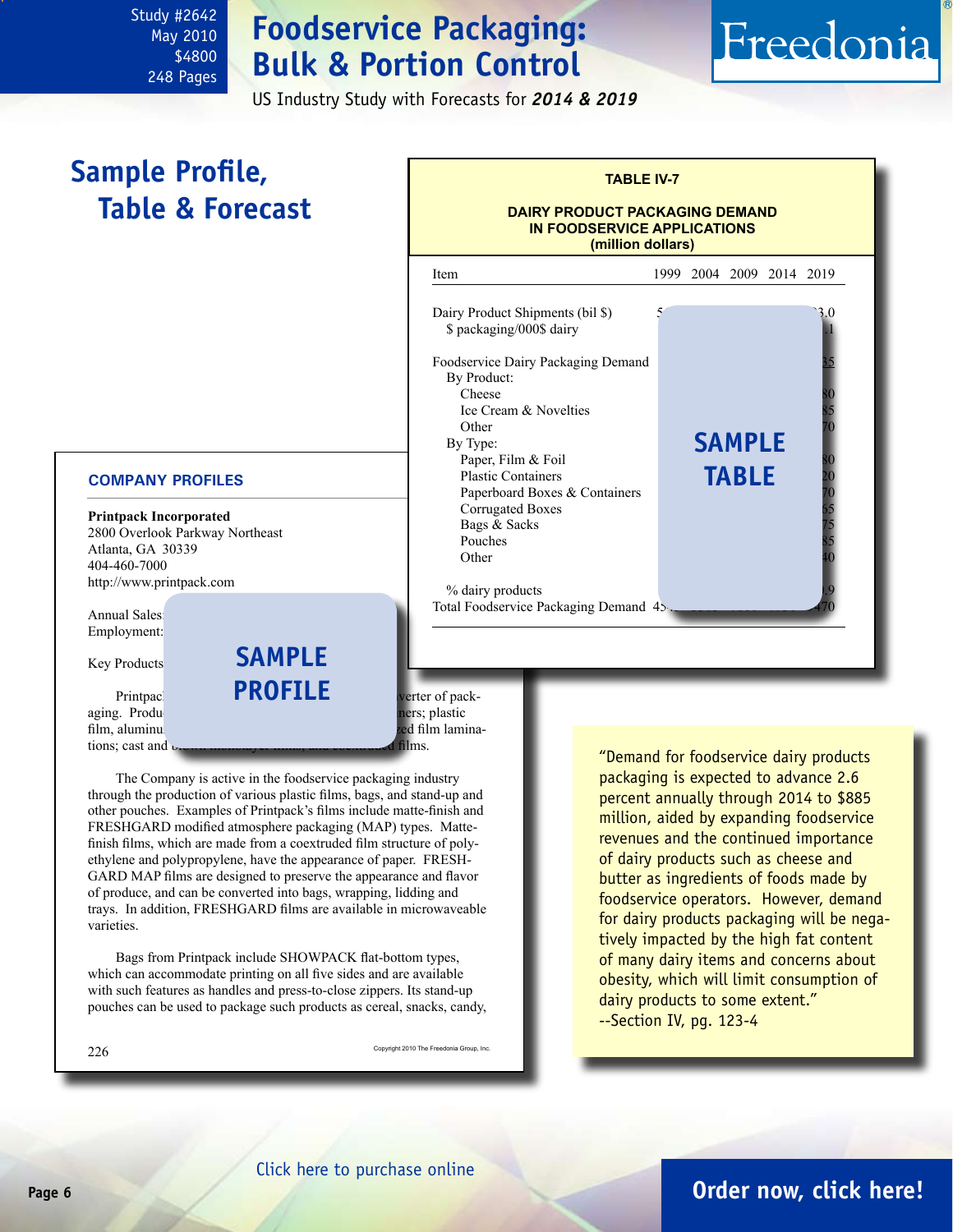# <span id="page-6-0"></span>**ORDER INFORMATION**

**Five Convenient Ways to Order**

INDUSTRY MARKET RESEARCH FOR BUSINESS LEADERS, STRATEGISTS, DECISION MAKERS

# Freedonia

**ONLINE: [www.freedoniagroup.com](http://www.freedoniagroup.com/DocumentDetails.aspx?Referrerid=FM-Bro&StudyID=2642)**

**MAIL: Print out and complete the order form and send to The Freedonia Group (see address at the bottom of this form)**

**PHONE: Call toll free, 800.927.5900 (US) or +1 440.684.9600**

**FAX: +1 440.646.0484 (US)**

**EMAIL: [info@freedoniagroup.com](mailto:info@freedoniagroup.com)**

### **Free Handling & Shipping**

**There is NO charge for handling or UPS shipping in the US. Expect delivery in 3 to 5 business days. Outside the US, Freedonia provides free airmail service. Express delivery is available at cost.**

## **Orders Outside of the US**

**Checks must be made payable in US funds, drawn against a US bank and mailed directly to The Freedonia Group. For wire transfers please contact our customer service department at info@ freedoniagroup.com. Credit cards accepted.**

## **Credit Card Orders**

**For convenience, Freedonia accepts American Express, MasterCard or Visa. Credit card purchases must include account number, expiration date and authorized signature.**

## **Save 15%**

**If you order three (3) different titles at the same time, you can receive a 15% discount. If your order is accompanied by a check or wire transfer, you may take a 5% cash discount (discounts do not apply to Corporate Use Licenses).**

## **Corporate Use License**

**Now every decision maker in your organization can act on the key intelligence found in all Freedonia studies. For an additional \$2600, companies receive unlimited use of an electronic version (PDF) of the study. Place it on your intranet, e-mail it to coworkers around the world, or print it as many times as you like,** 

[Click here to learn more about](http://www.freedoniagroup.com/pdf/FreedoniaCULBro.pdf)  [the Corporate Use License](http://www.freedoniagroup.com/pdf/FreedoniaCULBro.pdf)

| <b>ORDER FORM</b><br><b>F WEB.2642</b>                                                                                                                |                                                                                                                                                                                                                                           |
|-------------------------------------------------------------------------------------------------------------------------------------------------------|-------------------------------------------------------------------------------------------------------------------------------------------------------------------------------------------------------------------------------------------|
|                                                                                                                                                       |                                                                                                                                                                                                                                           |
|                                                                                                                                                       |                                                                                                                                                                                                                                           |
|                                                                                                                                                       |                                                                                                                                                                                                                                           |
| $+ $2600$<br>Corporate Use License (add to study price) *                                                                                             |                                                                                                                                                                                                                                           |
| Additional Print Copies @ \$600 each *                                                                                                                |                                                                                                                                                                                                                                           |
| Total (including selected option) \$___________                                                                                                       |                                                                                                                                                                                                                                           |
| □ Enclosed is my check (5% discount) drawn on a US bank and payable to<br>The Freedonia Group, Inc., in US funds (Ohio residents add 7.75% sales tax) | Street (No PO Box please)                                                                                                                                                                                                                 |
|                                                                                                                                                       |                                                                                                                                                                                                                                           |
| □ Bill my company □ American Express □ MasterCard □ Visa                                                                                              |                                                                                                                                                                                                                                           |
| <b>MM</b><br>YY                                                                                                                                       |                                                                                                                                                                                                                                           |
|                                                                                                                                                       | <b>Country</b> <u>example and the set of the set of the set of the set of the set of the set of the set of the set of the set of the set of the set of the set of the set of the set of the set of the set of the set of the set of t</u> |
| Credit Card #<br><b>Expiration</b>                                                                                                                    |                                                                                                                                                                                                                                           |
|                                                                                                                                                       |                                                                                                                                                                                                                                           |
|                                                                                                                                                       |                                                                                                                                                                                                                                           |
|                                                                                                                                                       |                                                                                                                                                                                                                                           |

**\* Please check appropriate option and sign below to order an electronic version of the study.**

## **Corporate Use License Agreement**

**The above captioned study may be stored on the company's intranet or shared directory, available to company employees. Copies of the study may be made, but the undersigned represents that distribution of the study will be limited to employees of the company.**

## **Individual Use License Agreement**

**The undersigned hereby represents that the above captioned study will be used by only \_\_\_ individual(s) who are employees of the company and that the study will not be loaded on a network for multiple users. In the event that usage of the study changes, the Company will promptly notify Freedonia of such change and will pay to Freedonia the appropriate fee based on Freedonia's standard fee schedule then in effect. Note: Entire company corporate use license, add \$2600; one additional user, add \$600; two additional users, add \$1200; three additional users, add \$1800.**

**Signature Signature**

**The Freedonia Group, Inc. 767 Beta Drive • Cleveland, OH • 44143-2326 • USA • [Web site: www.freedoniagroup.com](http://www.freedoniagroup.com/Home.aspx?ReferrerId=FM-Bro) Tel US: 800.927.5900 or +1 440.684.9600 • Fax: +1 440.646.0484 • [e-mail: info@freedoniagroup.com](mailto:info@freedoniagroup.com)**